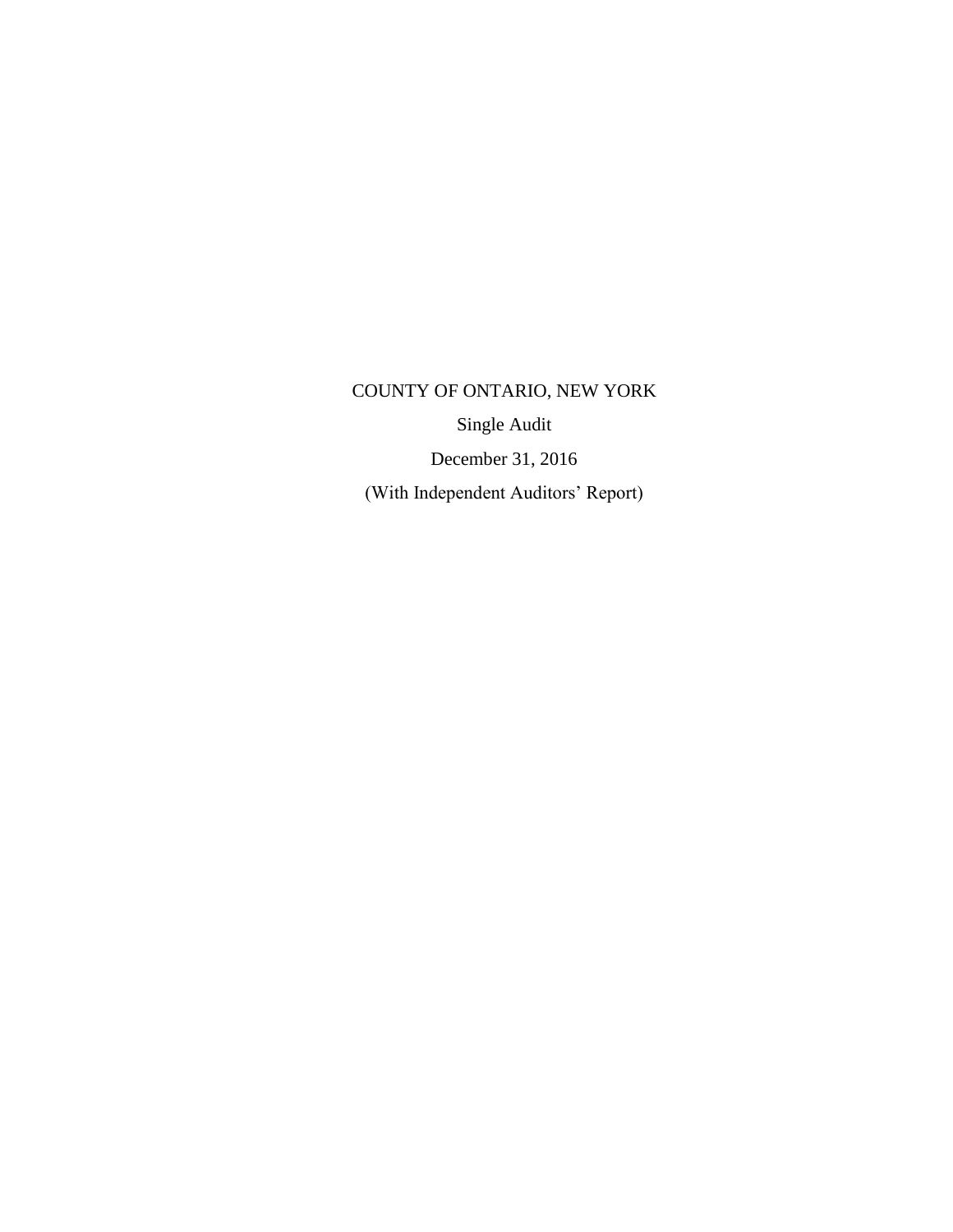### Table of Contents

|                                                                                                                              | Page    |
|------------------------------------------------------------------------------------------------------------------------------|---------|
| Independent Auditors' Report on Compliance for Each Major<br>Program and on Internal Control over Compliance Required        |         |
| by the Uniform Guidance                                                                                                      | $1 - 3$ |
| Independent Auditors' Report on Internal Control Over Financial<br>Reporting and on Compliance and Other Matters Based on an |         |
| Audit of Financial Statements Performed in Accordance with<br><b>Government Auditing Standards</b>                           | $4 - 5$ |
| Schedule of Expenditures of Federal Awards                                                                                   | $6 - 8$ |
| Notes to Schedule of Expenditures of Federal Awards                                                                          | 9       |
| Schedule of Findings and Questioned Costs                                                                                    | 10      |
| <b>Status of Prior Year Audit Findings</b>                                                                                   | 11      |

\* \* \* \* \*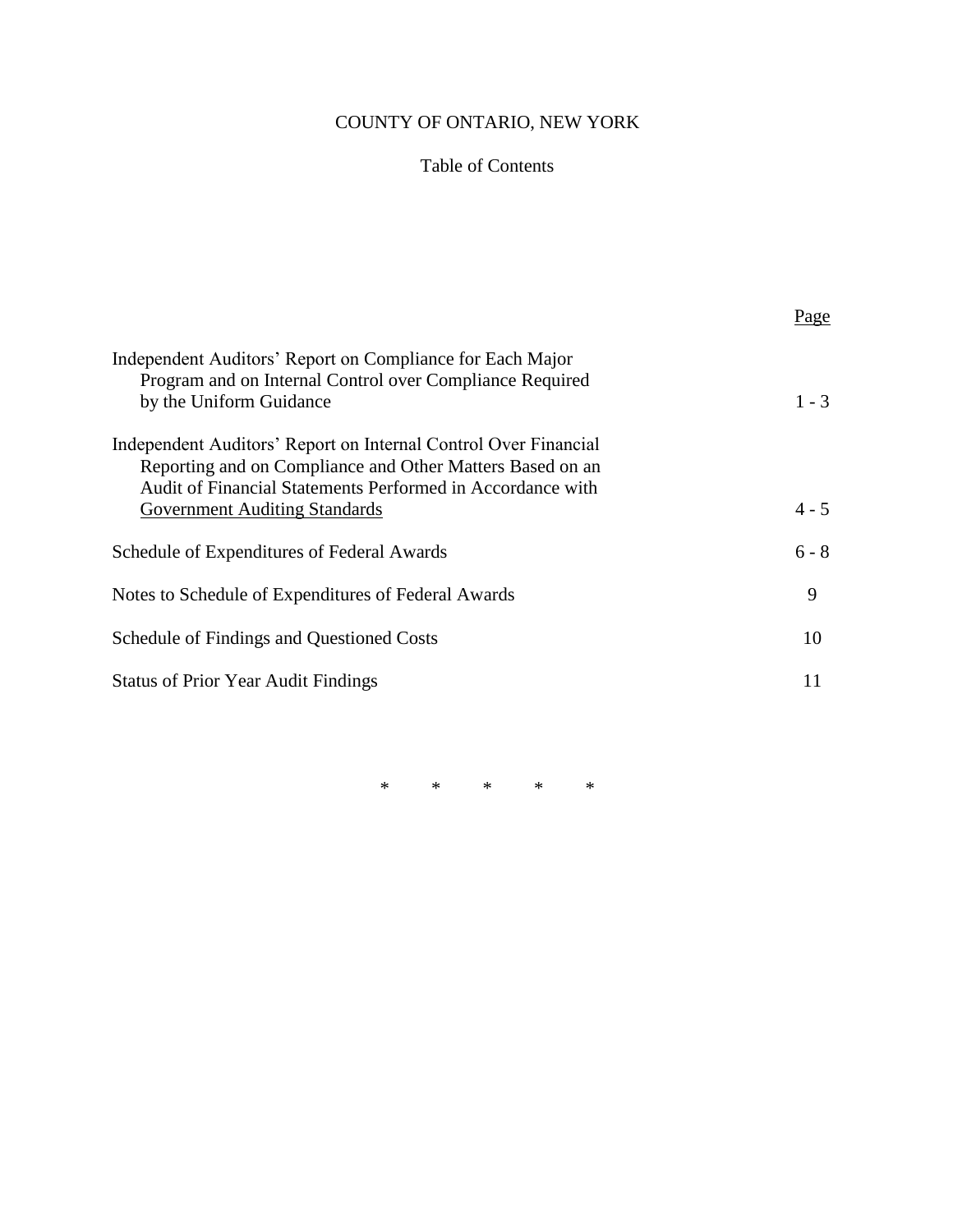

6390 Main Street, Suite 200 Williamsville, NY 14221

P 716.634.0700 TF 800.546.7556 F 716.634.0764 W EFPRgroup.com

### INDEPENDENT AUDITORS' REPORT ON COMPLIANCE FOR EACH MAJOR PROGRAM AND ON INTERNAL CONTROL OVER COMPLIANCE REQUIRED BY THE UNIFORM GUIDANCE

The Board of Supervisors County of Ontario, New York:

#### Report on Compliance for Each Major Federal Program

We have audited the County of Ontario, New York's (the County), compliance with the types of compliance requirements described in the U.S. Office of Management and Budget (OMB) Compliance Supplement that could have a direct and material effect on each of the County's major federal programs for the year ended December 31, 2016. The County's major federal programs are identified in the summary of auditors' results section of the accompanying schedule of findings and questioned costs.

As discussed in note 1 to the schedule of expenditures of federal awards, the County's basic financial statements include the operations of certain entities whose federal awards are not included in the schedule of expenditures of federal awards for the year ended December 31, 2016. Our audit described below, did not include the federal awards, if any, of the entities identified in note 1.

#### Management's Responsibility

Management is responsible for compliance with the federal statutes, regulations and the terms and conditions of its federal awards applicable to its federal programs.

#### Auditor's Responsibility

Our responsibility is to express an opinion on compliance for each of the County's major federal programs based on our audit of the types of compliance requirements referred to above. We conducted our audit of compliance in accordance with auditing standards generally accepted in the United States of America; the standards applicable to financial audits contained in Government Auditing Standards, issued by the Comptroller General of the United States; and the audit requirements of Title 2 U.S. Code of Federal Regulations (CFR) Part 200, Uniform Administrative Requirements, Cost Principles and Audit Requirements for Federal Awards (Uniform Guidance). Those standards and the Uniform Guidance require that we plan and perform the audit to obtain reasonable assurance about whether noncompliance with the types of compliance requirements referred to above that could have a direct and material effect on a major federal program occurred. An audit includes examining, on a test basis, evidence about the County's compliance with those requirements and performing such other procedures as we considered necessary in the circumstances.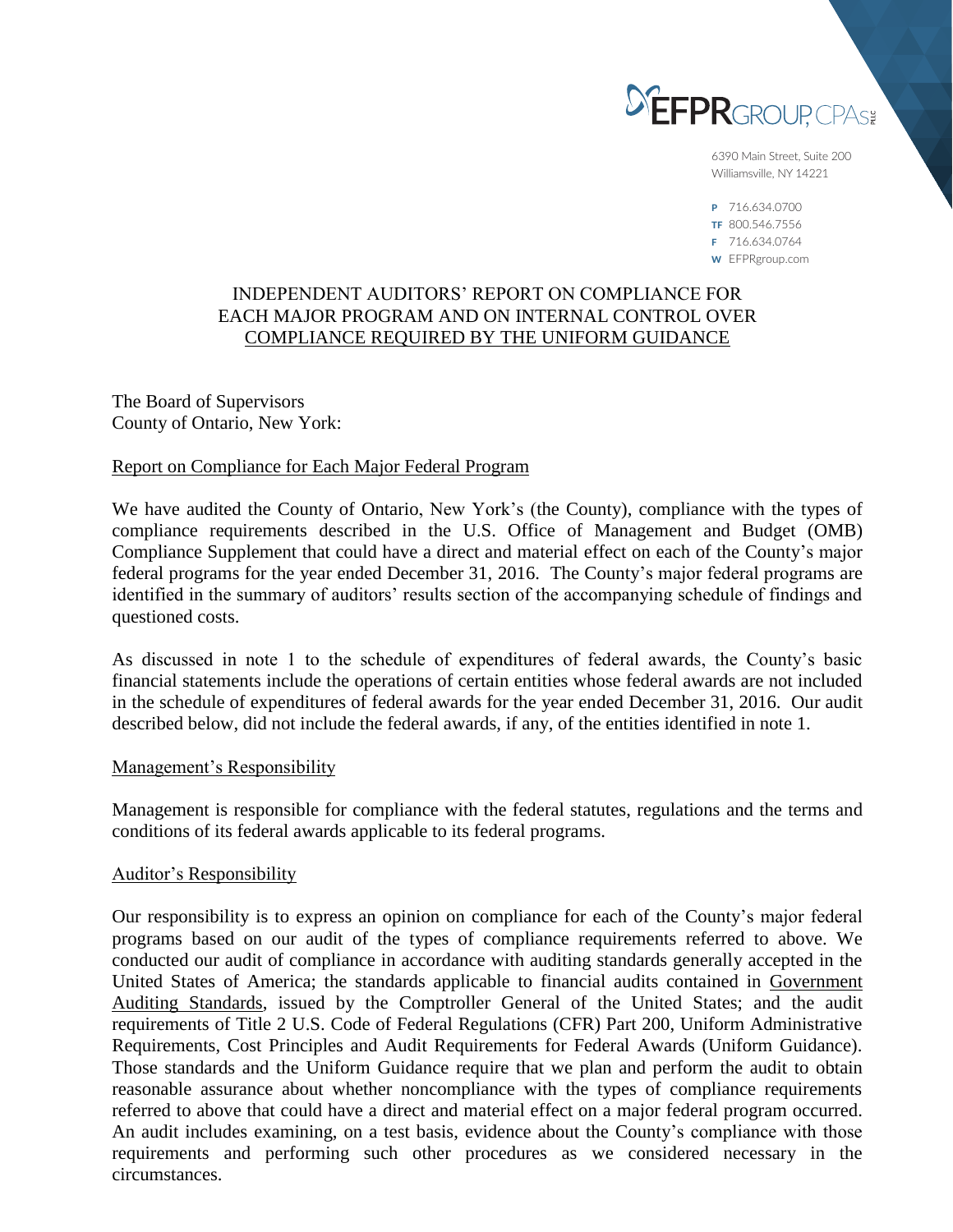We believe that our audit provides a reasonable basis for our opinion on compliance for each major federal program. However, our audit does not provide a legal determination of the County's compliance.

#### Opinion on Each Major Federal Program

In our opinion, the County complied, in all material respects, with the types of compliance requirements referred to above that could have a direct and material effect on each of its major federal programs for the year ended December 31, 2016.

#### Report on Internal Control Over Compliance

Management of the County is responsible for establishing and maintaining effective internal control over compliance with the types of compliance requirements referred to above. In planning and performing our audit of compliance, we considered the County's internal control over compliance with the types of requirements that could have a direct and material effect on each major federal program to determine the auditing procedures that are appropriate in the circumstances for the purpose of expressing an opinion on compliance for each major federal program and to test and report on internal control over compliance in accordance with the Uniform Guidance, but not for the purpose of expressing an opinion on the effectiveness of internal control over compliance. Accordingly, we do not express an opinion on the effectiveness of the County's internal control over compliance.

A deficiency in internal control over compliance exists when the design or operation of a control over compliance does not allow management or employees, in the normal course of performing their assigned functions, to prevent, or detect and correct, noncompliance with a type of compliance requirement of a federal program on a timely basis. A material weakness in internal control over compliance is a deficiency, or combination of deficiencies, in internal control over compliance, such that there is a reasonable possibility that material noncompliance with a type of compliance requirement of a federal program will not be prevented, or detected and corrected, on a timely basis. A significant deficiency in internal control over compliance is a deficiency, or a combination of deficiencies, in internal control over compliance with a type of compliance requirement of a federal program that is less severe than a material weakness in internal control over compliance, yet important enough to merit attention by those charged with governance.

Our consideration of internal control over compliance was for the limited purpose described in the first paragraph of this section and was not designed to identify all deficiencies in internal control over compliance that might be material weaknesses or significant deficiencies. We did not identify any deficiencies in internal control over compliance that we consider to be material weaknesses. However, material weaknesses may exist that have not been identified.

The purpose of this report on internal control over compliance is solely to describe the scope of our testing of internal control over compliance and the results of that testing based on the requirements of the Uniform Guidance. Accordingly, this report is not suitable for any other purpose.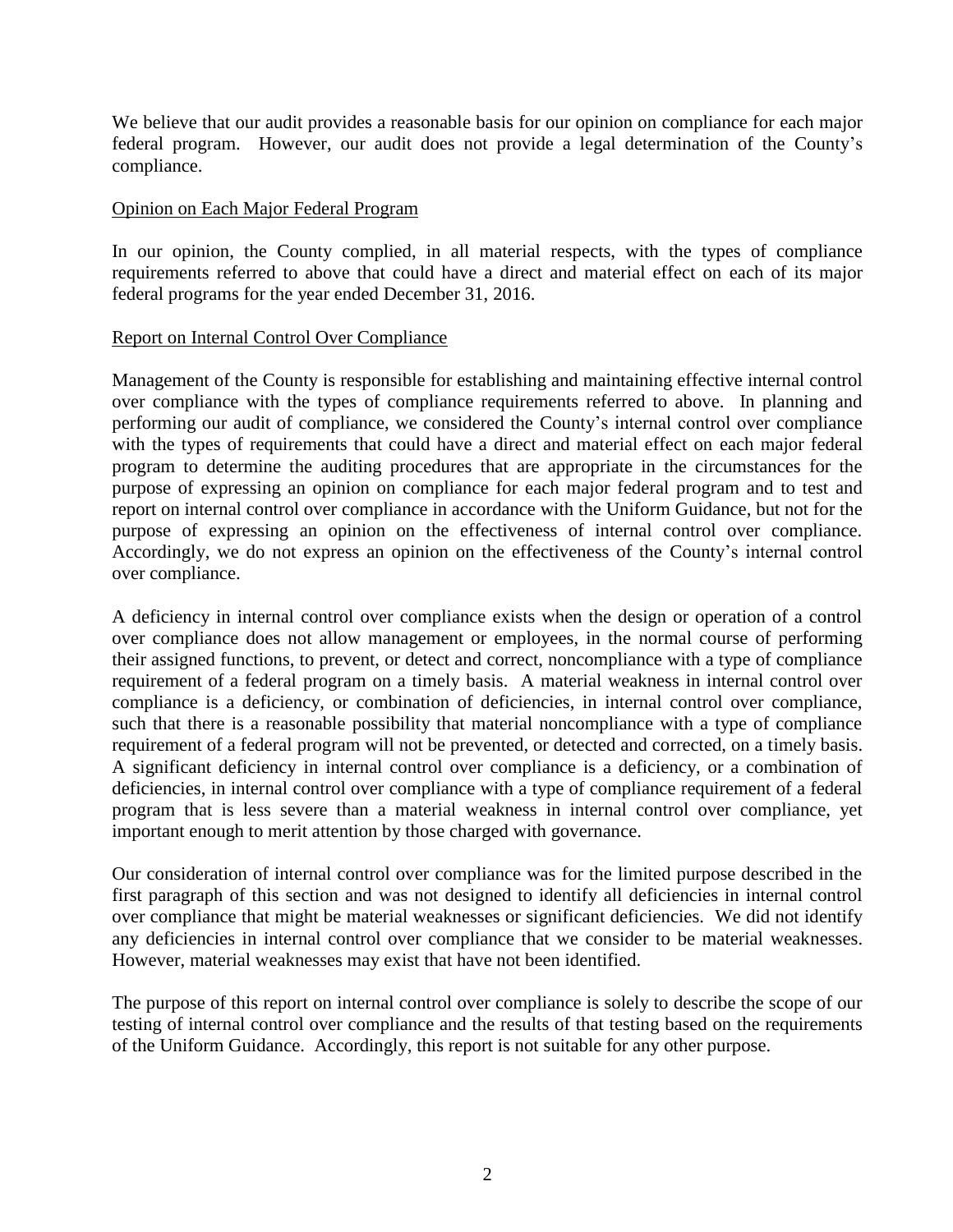#### Report on Schedule of Expenditures of Federal Awards Required by the Uniform Guidance

We have audited the financial statements of the governmental activities, the business-type activities, the aggregate discretely presented component units, each major fund, and the aggregate remaining fund information of the County as of and for the year ended December 31, 2016, and the related notes to the basic financial statements, which collectively comprise the County's basic financial statements. We have issued our report thereon dated May 3, 2017, which contained unmodified opinions on those financial statements. We did not audit the financial statements of the Ontario County Industrial Development Agency, the Finger Lakes Community College, the Ontario County Four Seasons Local Development Corporation, and the Ontario Tobacco Asset Securitization Corporation which are component units of the County. Those statements were audited by other auditors whose report has been provided to us, and our opinion, insofar as it relates to amounts included for the Ontario County Industrial Development Agency, the Finger Lakes Community College, the Ontario County Four Seasons Local Development Corporation and the Ontario Tobacco Asset Securitization Corporation is based solely on the report of other auditors. Our audit was conducted for the purpose of forming opinions on the financial statements that collectively comprise the basic financial statements. The accompanying schedule of expenditures of federal awards is presented for purposes of additional analysis as required by the Uniform Guidance and is not a required part of the basic financial statements. Such information is the responsibility of management and was derived from and relates directly to the underlying accounting and other records to prepare the financial statements. The information has been subjected to the auditing procedures applied in the audit of the financial statements and certain additional procedures, including comparing and reconciling such information directly to the underlying accounting and other records used to prepare the basic financial statements or to the basic financial statements themselves, and other additional procedures in accordance with auditing standards generally accepted in the United States of America. In our opinion, the schedule of expenditures of federal awards is fairly stated in all material respects in relation to the basic financial statements as a whole.

# EFPR Group, CPAS, PLLC

Williamsville, New York May 3, 2017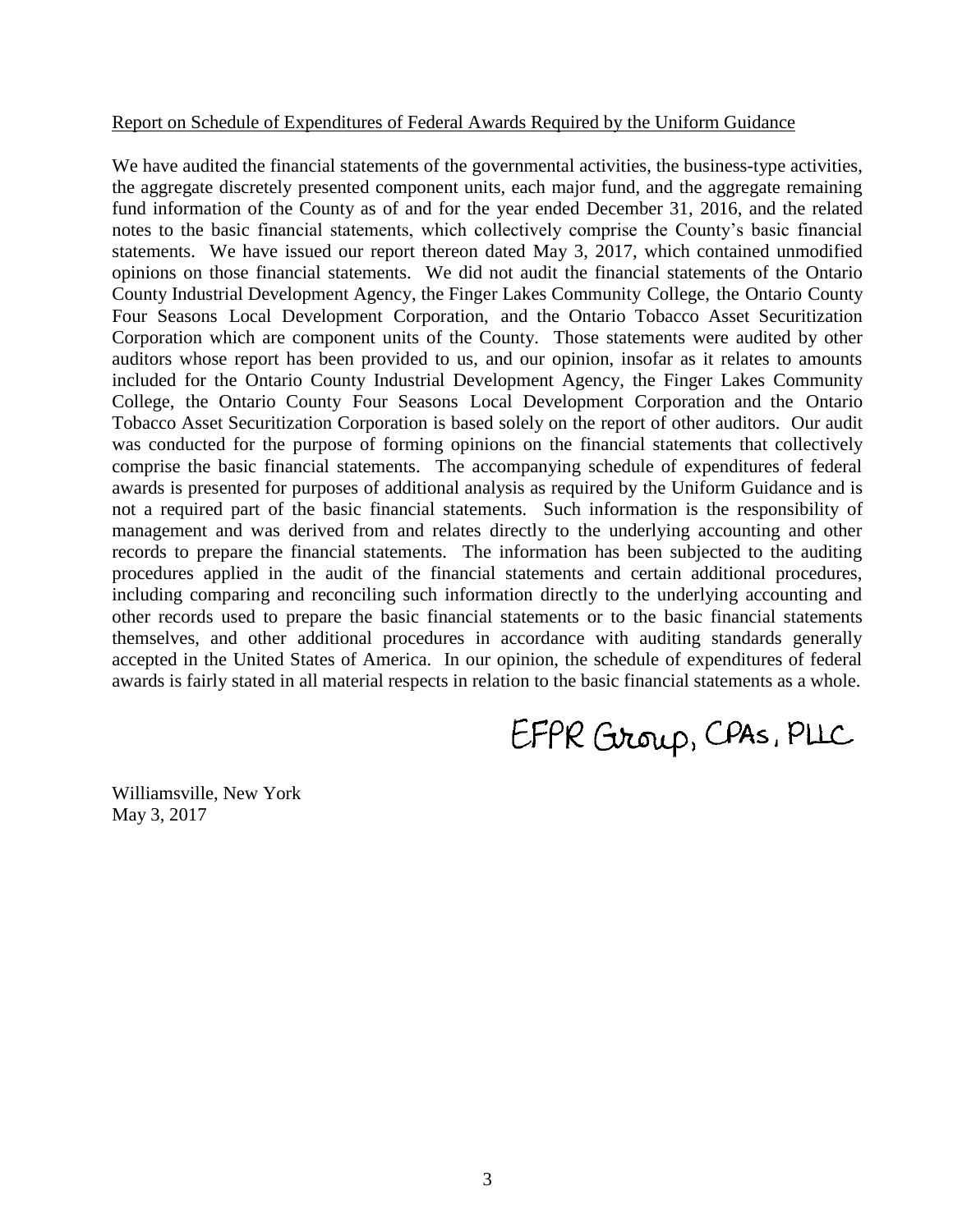

6390 Main Street, Suite 200 Williamsville, NY 14221

P 716.634.0700 TF 800.546.7556 F 716.634.0764 W EFPRgroup.com

### INDEPENDENT AUDITORS' REPORT ON INTERNAL CONTROL OVER FINANCIAL REPORTING AND ON COMPLIANCE AND OTHER MATTERS BASED ON AN AUDIT OF FINANCIAL STATEMENTS PERFORMED IN ACCORDANCE WITH GOVERNMENT AUDITING STANDARDS

The Board of Supervisors County of Ontario, New York:

We have audited, in accordance with the auditing standards generally accepted in the United States of America and the standards applicable to financial audits contained in Government Auditing Standards issued by the Comptroller General of the United States, the financial statements of the governmental activities, the business-type activities, the aggregate discretely presented component units, each major fund, and the aggregate remaining fund information of the County of Ontario, New York (the County), as of and for the year ended December 31, 2016, and the related notes to the basic financial statements, which collectively comprise the County's basic financial statements, and have issued our report thereon dated May 3, 2017. Our report includes a reference to other auditors who audited the financial statements of Ontario County Industrial Development Agency, the Finger Lakes Community College, the Ontario County Four Seasons Local Development Corporation and the Ontario Tobacco Asset Securitization Corporation, as described in our report on the County's financial statements. This report does not include the results of the other auditors' testing of internal control over financial reporting or compliance and other matters that are reported on separately by those auditors.

#### Internal Control Over Financial Reporting

In planning and performing our audit of the financial statements, we considered the County's internal control over financial reporting (internal control) to determine the audit procedures that are appropriate in the circumstances for the purpose of expressing our opinion on the financial statements, but not for the purpose of expressing an opinion on the effectiveness of the County's internal control. Accordingly, we do not express an opinion on the effectiveness of the County's internal control.

A deficiency in internal control exists when the design or operation of a control does not allow management or employees, in the normal course of performing their assigned functions, to prevent, or detect and correct, misstatements on a timely basis. A material weakness is a deficiency, or a combination of deficiencies, in internal control, such that there is a reasonable possibility that a material misstatement of the entity's financial statements will not be prevented, or detected and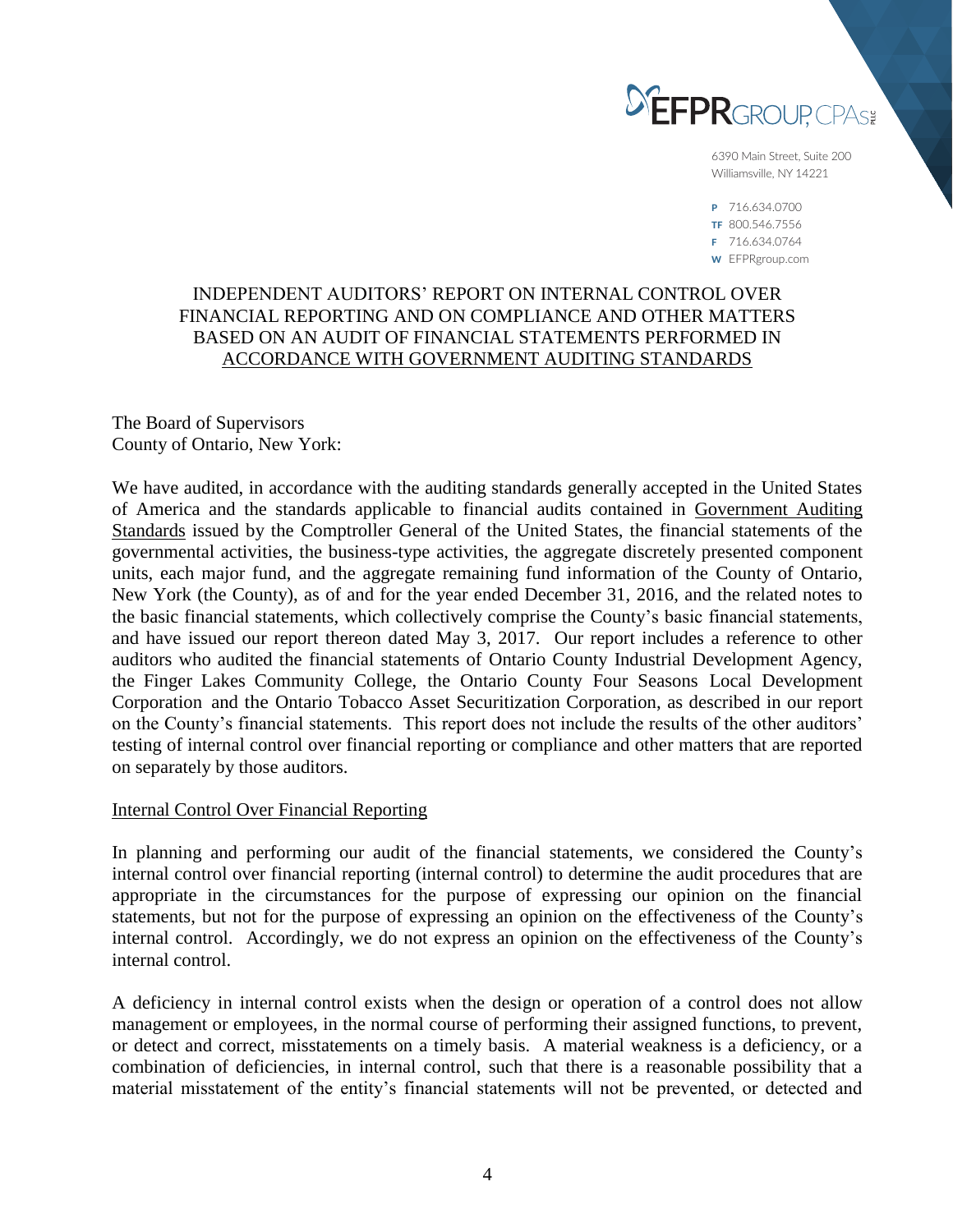corrected on a timely basis. A significant deficiency is a deficiency, or combination of deficiencies, in internal control that is less severe than a material weakness, yet important enough to merit attention by those charged with governance.

Our consideration of internal control was for the limited purpose described in the first paragraph of this section and was not designed to identify all deficiencies in internal control that might be material weaknesses or significant deficiencies. Given these limitations, during our audit we did not identify any deficiencies in internal control that we consider to be material weaknesses. However, material weaknesses may exist that have not been identified.

#### Compliance and Other Matters

As part of obtaining reasonable assurance about whether the County's financial statements are free from material misstatement, we performed tests of its compliance with certain provisions of laws, regulations, contracts, and grant agreements, noncompliance with which could have a direct and material effect on the determination of financial statement amounts. However, providing an opinion on compliance with those provisions was not an objective of our audit, and accordingly, we do not express such an opinion. The results of our tests disclosed no instances of noncompliance or other matter that is required to be reported under Government Auditing Standards.

#### Purpose of this Report

The purpose of this report is solely to describe the scope of our testing of internal control and compliance and the results of that testing, and not to provide an opinion on the effectiveness of the County's internal control or on compliance. This report is an integral part of an audit performed in accordance with Government Auditing Standards in considering the County's internal control and compliance. Accordingly, this communication is not suitable for any other purpose.

EFPR Group, CPAS, PLLC

Williamsville, New York May 3, 2017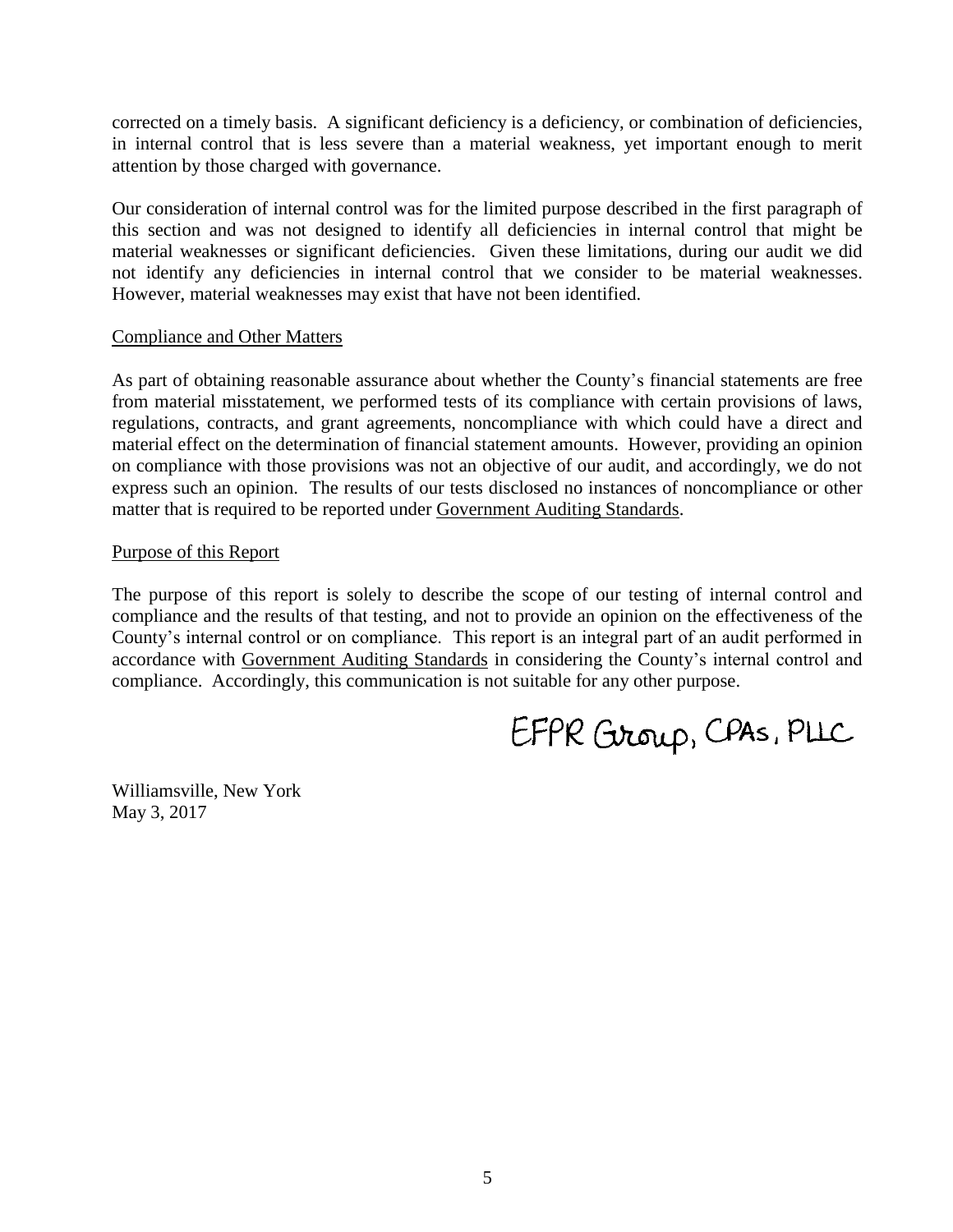### COUNTY OF ONTARIO, NEW YORK Schedule of Expenditures of Federal Awards Year ended December 31, 2016

|                                                                       |                       | Federal Pass-through |           | Expenditures                            |
|-----------------------------------------------------------------------|-----------------------|----------------------|-----------|-----------------------------------------|
| Federal Grantor/Pass-Through Grantor/Program Title                    | <b>CFDA</b><br>Number | Grantor's<br>Number  | Federal   | tο<br><b>Expenditures</b> Subrecipients |
|                                                                       |                       |                      |           |                                         |
| U.S. Department of Agriculture - passed through<br>New York State:    |                       |                      |           |                                         |
| Child Nutrition Cluster - School Breakfast Program                    | 10.553                | N/A                  | \$<br>180 |                                         |
| Supplemental Nutrition Assistance Program -                           |                       |                      |           |                                         |
| State Administrative Matching Grants for the                          |                       |                      |           |                                         |
| <b>Supplemental Nutrition Assistance Program</b>                      | 10.561                | N/A                  | 1,302,951 |                                         |
| Total U.S. Department of Agriculture                                  |                       |                      | 1,303,131 |                                         |
| U.S. Department of Justice - passed through New York                  |                       |                      |           |                                         |
| State - State Criminal Alien Assistance Program                       | 16.606                | N/A                  | 13,762    |                                         |
| U.S. Department of Labor - passed through                             |                       |                      |           |                                         |
| New York State:                                                       |                       |                      |           |                                         |
| Senior Community Service Employment Program                           | 17.235                | N/A                  | 20,310    |                                         |
| <b>WIA Cluster:</b>                                                   |                       |                      |           |                                         |
| <b>WIA Adult Program</b>                                              | 17.258                | N/A                  | 45,394    |                                         |
| <b>WIA Youth Activities</b>                                           | 17.259                | N/A                  | 108,591   |                                         |
| <b>WIA Dislocated Workers</b>                                         | 17.278                | N/A                  | 108,073   |                                         |
| <b>Total WIA Cluster</b>                                              |                       |                      | 262,058   |                                         |
| Total U.S. Department of Labor                                        |                       |                      | 282,368   |                                         |
| U.S. Department of Transportation - passed through<br>New York State: |                       |                      |           |                                         |
| <b>Highway Planning and Construction</b>                              | 20.205                | N/A                  | 193,651   |                                         |
| <b>Highway Safety Cluster:</b>                                        |                       |                      |           |                                         |
| <b>State and Community Highway Safety</b>                             | 20.600                | N/A                  | 23,639    |                                         |
| <b>Safety Belt Performance Grants</b>                                 | 20.609                | N/A                  | 8,000     |                                         |
| <b>National Priority Safety Programs</b>                              | 20.616                | N/A                  | 38,772    |                                         |
| <b>Total Highway Safety Cluster</b>                                   |                       |                      | 70,411    |                                         |
| Total U.S. Department of Transportation                               |                       |                      | 264,062   |                                         |
|                                                                       |                       |                      |           | (Continued)                             |

See notes to schedule of expenditures of federal awards.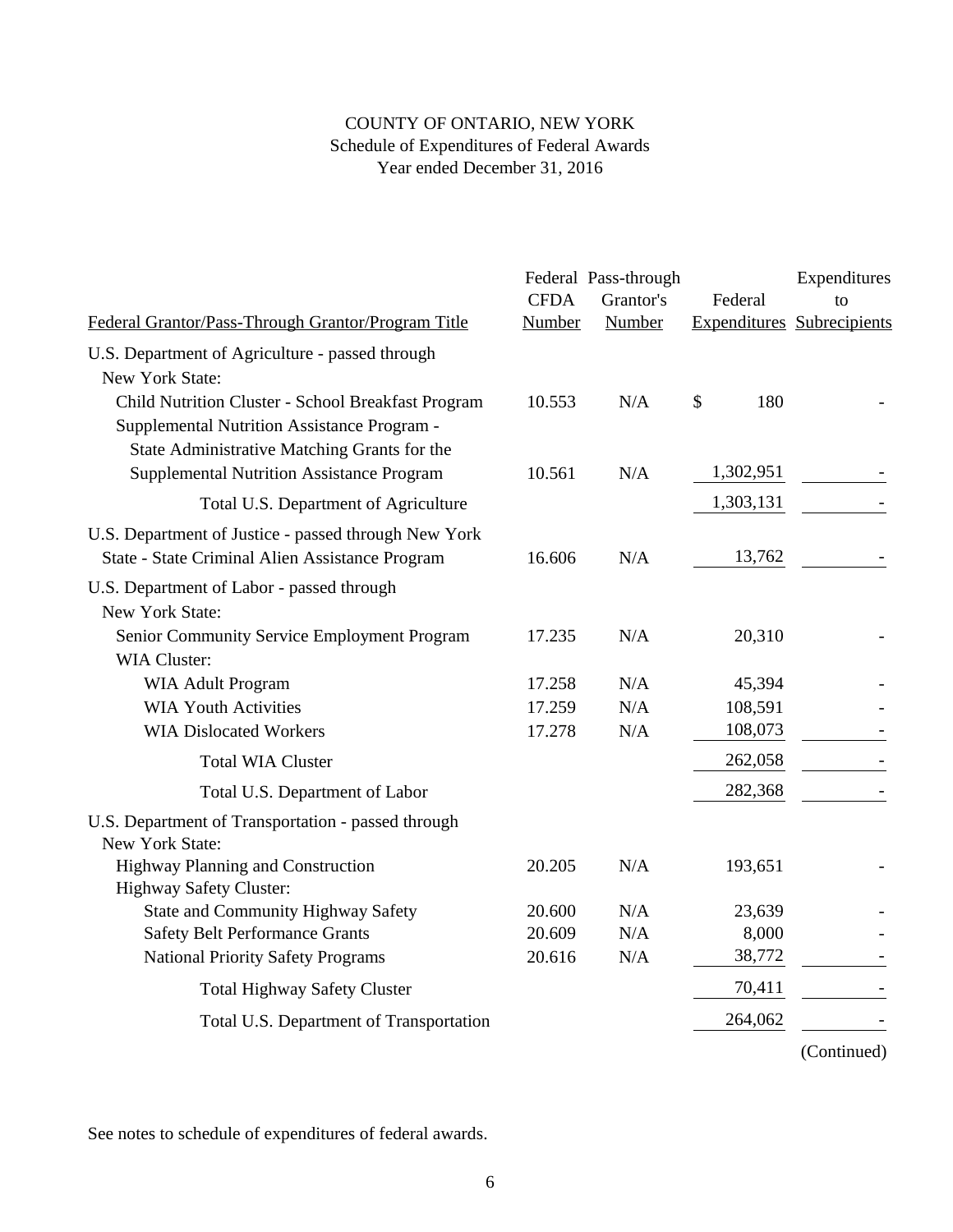### COUNTY OF ONTARIO, NEW YORK Schedule of Expenditures of Federal Awards, Continued

|                                                    |             | Federal Pass-through |              | Expenditures                      |
|----------------------------------------------------|-------------|----------------------|--------------|-----------------------------------|
|                                                    | <b>CFDA</b> | Grantor's            | Federal      | tο                                |
| Federal Grantor/Pass-Through Grantor/Program Title | Number      | Number               |              | <b>Expenditures</b> Subrecipients |
| U.S. Department of Education - passed through      |             |                      |              |                                   |
| New York State - Special Education - Grants        |             |                      |              |                                   |
| for Infants and Families                           | 84.181      | N/A                  | 82,393<br>\$ |                                   |
| U.S. Department of Health and Human Services:      |             |                      |              |                                   |
| Passed through New York State:                     |             |                      |              |                                   |
| Special Programs for the Aging - Title III,        |             |                      |              |                                   |
| Part D - Disease Prevention and Health             |             |                      |              |                                   |
| <b>Promotion Services</b>                          | 93.043      | N/A                  | 6,890        |                                   |
| National Family Caregiver Support,                 |             |                      |              |                                   |
| Title III, Part E                                  | 93.052      | N/A                  | 50,507       |                                   |
| Aging Cluster:                                     |             |                      |              |                                   |
| Special Programs for the Aging - Title III,        |             |                      |              |                                   |
| Part B - Grants for Supportive Services            |             |                      |              |                                   |
| and Senior Centers                                 | 93.044      | N/A                  | 106,772      |                                   |
| Special Programs for the Aging - Title III,        |             |                      |              |                                   |
| <b>Part C - Nutrition Services</b>                 | 93.045      | N/A                  | 196,868      |                                   |
| Nutrition Services Incentive Program               | 93.053      | N/A                  | 37,993       |                                   |
| <b>Total Aging Cluster</b>                         |             |                      | 341,633      |                                   |
| Medicare Enrollment Assistance Program             | 93.071      | N/A                  | 10,005       |                                   |
| Centers for Disease Control and Prevention -       |             |                      |              |                                   |
| <b>Investigations and Technical Assistance</b>     | 93.283      | N/A                  | 113,973      |                                   |
| Temporary Assistance for Needy Families            | 93.558      | N/A                  | 6,977,331    |                                   |
| <b>Child Support Enforcement</b>                   | 93.563      | N/A                  | 848,627      |                                   |
| Low-Income Home Energy Assistance                  | 93.568      | N/A                  | 2,204,114    |                                   |
| Child Care and Development Block Grant             | 93.575      | N/A                  | 2,107,872    |                                   |
| Stephanie Tubbs Jones Child Welfare                |             |                      |              |                                   |
| Services Program                                   | 93.645      | N/A                  | 124,958      |                                   |
| Foster Care - Title IV-E                           | 93.658      | N/A                  | 831,756      |                                   |
| <b>Adoption Assistance</b>                         | 93.659      | N/A                  | 493,049      |                                   |
| <b>Social Services Block Grant</b>                 | 93.667      | N/A                  | 830,659      |                                   |
|                                                    |             |                      |              |                                   |

(Continued)

See notes to schedule of expenditures of federal awards.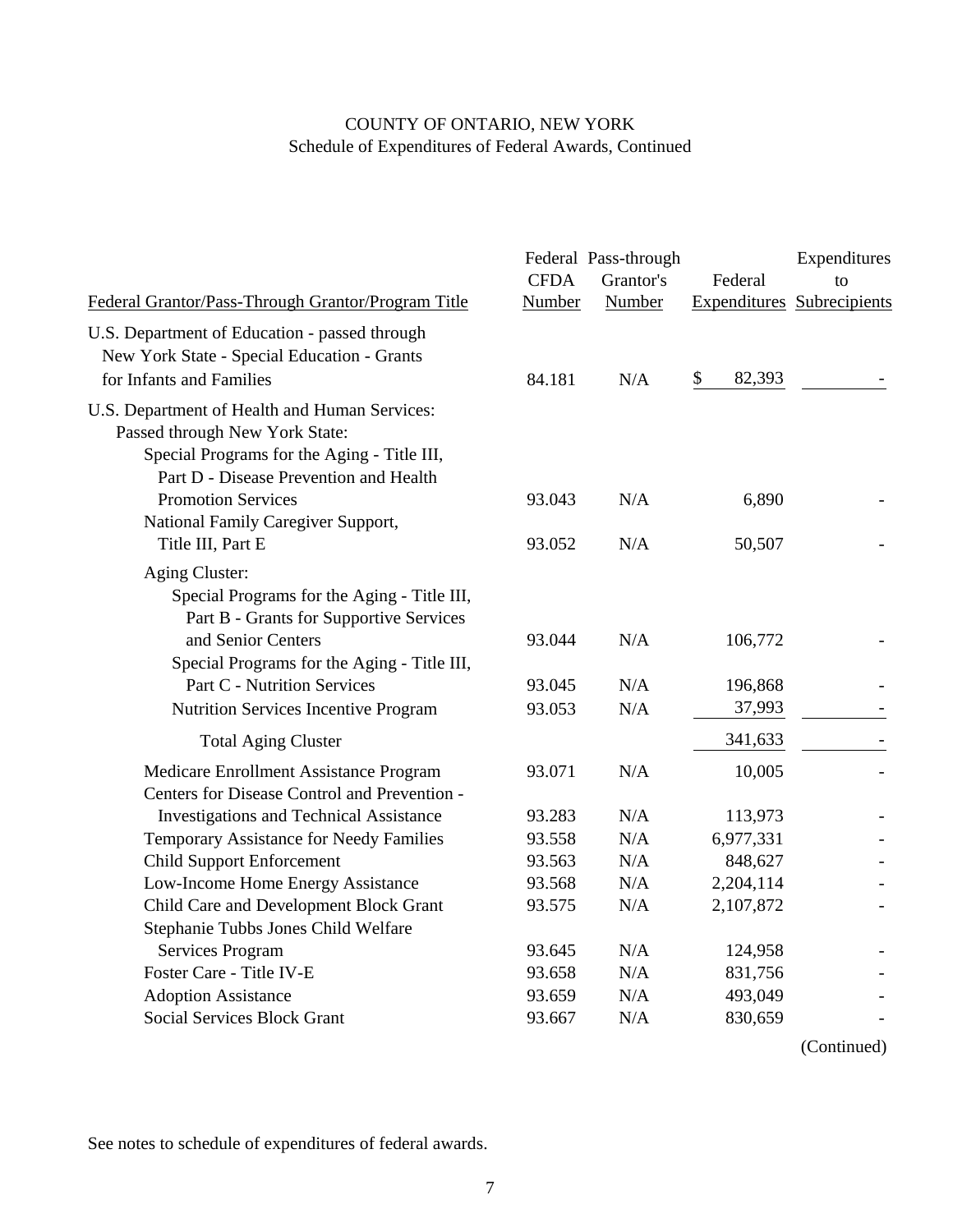### COUNTY OF ONTARIO, NEW YORK Schedule of Expenditures of Federal Awards, Continued

|                                                          |               | Federal Pass-through |              | Expenditures                      |
|----------------------------------------------------------|---------------|----------------------|--------------|-----------------------------------|
|                                                          | <b>CFDA</b>   | Grantor's            | Federal      | to                                |
| Federal Grantor/Pass-Through Grantor/Program Title       | <b>Number</b> | <b>Number</b>        |              | <b>Expenditures</b> Subrecipients |
| U.S. Department of Health and Human Services, Continued: |               |                      |              |                                   |
| Passed through New York State, Continued:                |               |                      |              |                                   |
| Chafee Foster Care Independent Program                   | 93.674        | N/A                  | \$<br>35,296 |                                   |
| <b>Medical Assistance Program</b>                        | 93.778        | N/A                  | 1,191,495    |                                   |
| Centers for Medicare and Medicaid Services (CMS)         |               |                      |              |                                   |
| Research, Demonstrations and Evaluations                 | 93.779        | N/A                  | 51,187       |                                   |
| <b>Block Grants for Prevention and Treatment of</b>      |               |                      |              |                                   |
| <b>Substance Abuse</b>                                   | 93.959        | N/A                  | 561,220      | 561,220                           |
| Total U.S. Department of Health                          |               |                      |              |                                   |
| and Human Services                                       |               |                      | 16,780,572   | 561,220                           |
| U.S. Social Security Administration - Supplemental       |               |                      |              |                                   |
| <b>Security Income</b>                                   | 96.006        | N/A                  | 5,800        |                                   |
| U.S. Department of Homeland Security - passed through    |               |                      |              |                                   |
| New York State:                                          |               |                      |              |                                   |
| <b>Homeland Security Grant Program</b>                   | 97.067        | C836000              | 211,778      |                                   |
| <b>Homeland Security Grant Program</b>                   | 97.067        | C972230              | 37,827       |                                   |
| Total U.S. Department of Homeland Security               |               |                      | 249,605      |                                   |
| <b>Total Expenditures of Federal Awards</b>              |               |                      | \$18,981,693 | 561,220                           |

See notes to schedule of expenditures of federal awards.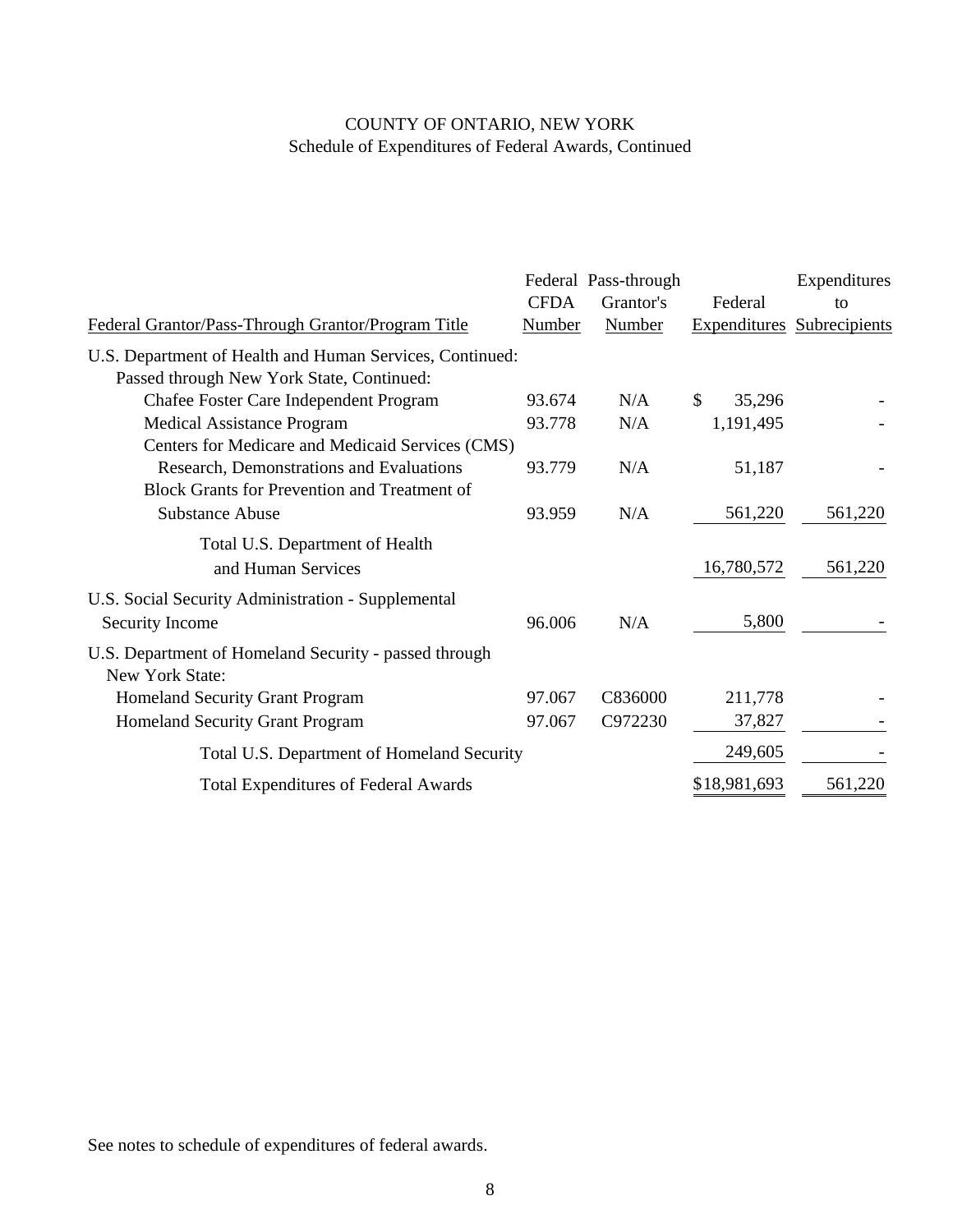#### Notes to Schedule of Expenditures of Federal Awards

December 31, 2016

#### (1) Basis of Presentation

#### (a) Reporting Entity

The accompanying schedule of expenditures of federal awards presents the activity of federal financial assistance programs administered by the County of Ontario, New York (the County), an entity as defined in the basic financial statements, except that it does not include the federal financial assistance programs, if any, of the Ontario County Industrial Development Agency, the Finger Lakes Community College, the Ontario County Four Seasons Local Development Corporation, and the Ontario Tobacco Asset Securitization Corporation.

#### (b) Pass-Through Programs

- Where the County receives funds from a government entity other than the federal government (pass-through), the funds are accumulated based upon the Catalog of Federal Domestic Assistance (CFDA) number advised by the pass-through grantor.
- Identifying numbers, other than CFDA numbers, which may be assigned by pass-through grantors are not maintained in the County's financial management system. Where the County has identified pass-through identifying numbers they are included in the schedule of expenditures of federal awards.

#### (c) Nonmonetary Federal Programs

New York State makes payments of benefits directly to vendors, primarily utility companies, on behalf of eligible persons participating in the Low-Income Home Energy Assistance Program (CFDA Number 93.568). Included in the amount presented on the schedule of expenditures of federal awards is \$2,101,228 in direct payments.

#### (2) Basis of Accounting

The schedule of expenditures of federal awards is presented on the modified accrual basis of accounting and the amounts presented are derived from the County's general ledger. For programs with funding ceilings and caps, federal expenditures are only recorded and presented in the schedule of expenditures of federal awards up to such amounts.

#### (3) Indirect Costs

Indirect costs are included in the reported expenditures to the extent such costs are included in the federal financial reports used as the source for the data presented. The County does not use the 10% de minimis election.

#### (4) Matching Costs

Matching costs, i.e., the County's share of certain program costs are not included in the schedule of expenditures of federal awards.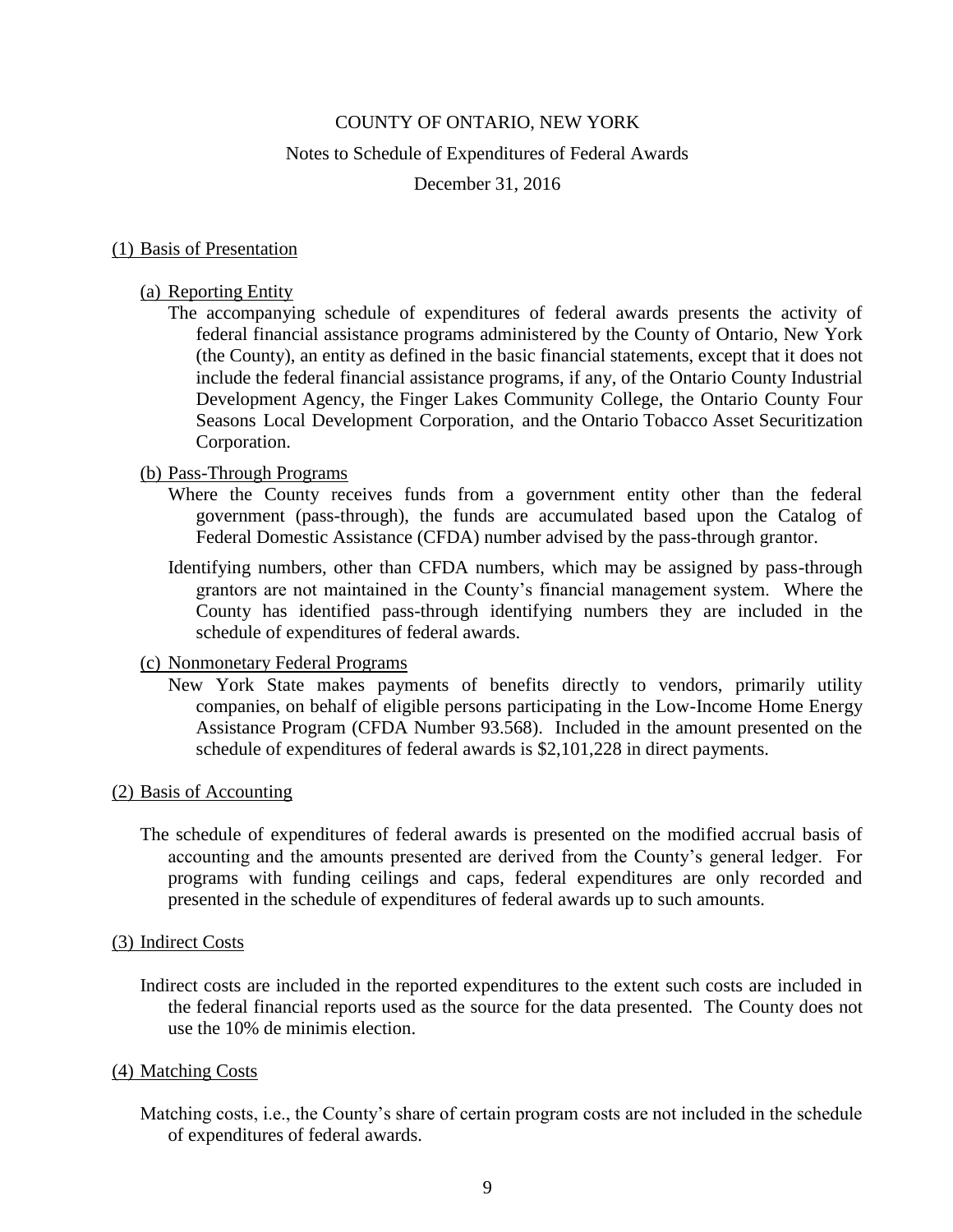# Schedule of Findings and Questioned Costs

Year ended December 31, 2016

### Part I. - SUMMARY OF AUDITORS' RESULTS

| <b>Financial Statements:</b>                                                                                                                                                                                       |                                                |
|--------------------------------------------------------------------------------------------------------------------------------------------------------------------------------------------------------------------|------------------------------------------------|
| Type of auditors' report issued:                                                                                                                                                                                   | Unmodified                                     |
| Internal control over financial reporting:                                                                                                                                                                         |                                                |
| 1. Material weakness(es) identified?                                                                                                                                                                               | $Yes \quad x \quad No$                         |
| Significant deficiency (ies) identified not considered to<br>2.<br>be material weakness(es)?                                                                                                                       | Yes<br>x None<br>reported                      |
| 3. Noncompliance material to financial statements noted?                                                                                                                                                           | Yes x No                                       |
| Federal Awards:                                                                                                                                                                                                    |                                                |
| Internal control over major programs:                                                                                                                                                                              |                                                |
| 4. Material weakness(es) identified?                                                                                                                                                                               | Yes x No                                       |
| Significant deficiency (ies) identified not considered to<br>5.<br>be material weakness(es)?                                                                                                                       | x None<br>Yes<br>reported                      |
| Type of auditors' report issued on compliance for major<br>programs:                                                                                                                                               | Unmodified                                     |
| 6. Any audit findings disclosed that are required to be reported<br>in accordance with the Uniform Guidance (section .510(a))?                                                                                     | Yes x No                                       |
| 7. The County's major programs audited were:                                                                                                                                                                       |                                                |
| <b>Name of Federal Programs</b>                                                                                                                                                                                    | <b>CFDA</b><br>Number                          |
| Temporary Assistance for Needy Families<br><b>Child Support Enforcement</b><br>Foster Care - Title IV - E<br><b>Substance Abuse Prevention and Treatment Block Grant</b><br><b>Homeland Security Grant Program</b> | 93.558<br>93.563<br>93.658<br>93.959<br>97.067 |
| 8. Dollar threshold used to distinguish between Type A and<br>Type B programs?                                                                                                                                     | \$750,000                                      |
| 9. Auditee qualified as low-risk auditee?                                                                                                                                                                          | x Yes<br>No                                    |
| Part II. - FINANCIAL STATEMENT FINDINGS SECTION                                                                                                                                                                    |                                                |
| No reportable findings.                                                                                                                                                                                            |                                                |
|                                                                                                                                                                                                                    |                                                |

### Part III. - FEDERAL AWARD FINDINGS AND QUESTIONED COSTS SECTION

No reportable findings or questioned costs.